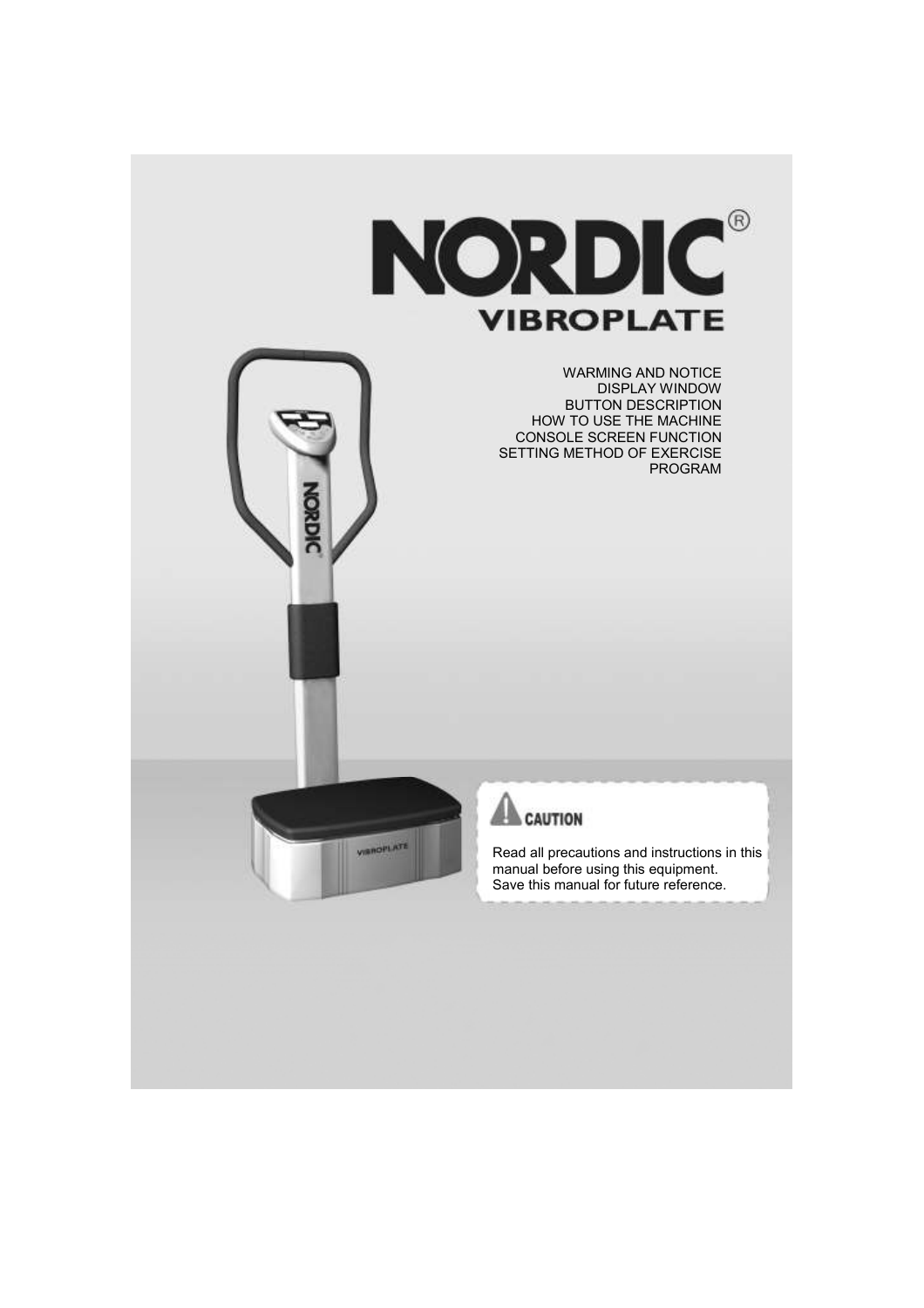# NOTICE FOR YOUR SAFETY

### **Warning and notice for your safety**

The below is written for your safety, please read and use the product properly.



# **Notice of Electrical power and the way of using**



- A patient and unhealthy person should use this product after talking with a doctor.

- If you feel no good during using this product, must stop using. Continuous using with no good condition could cause the accident or serious danger to your body.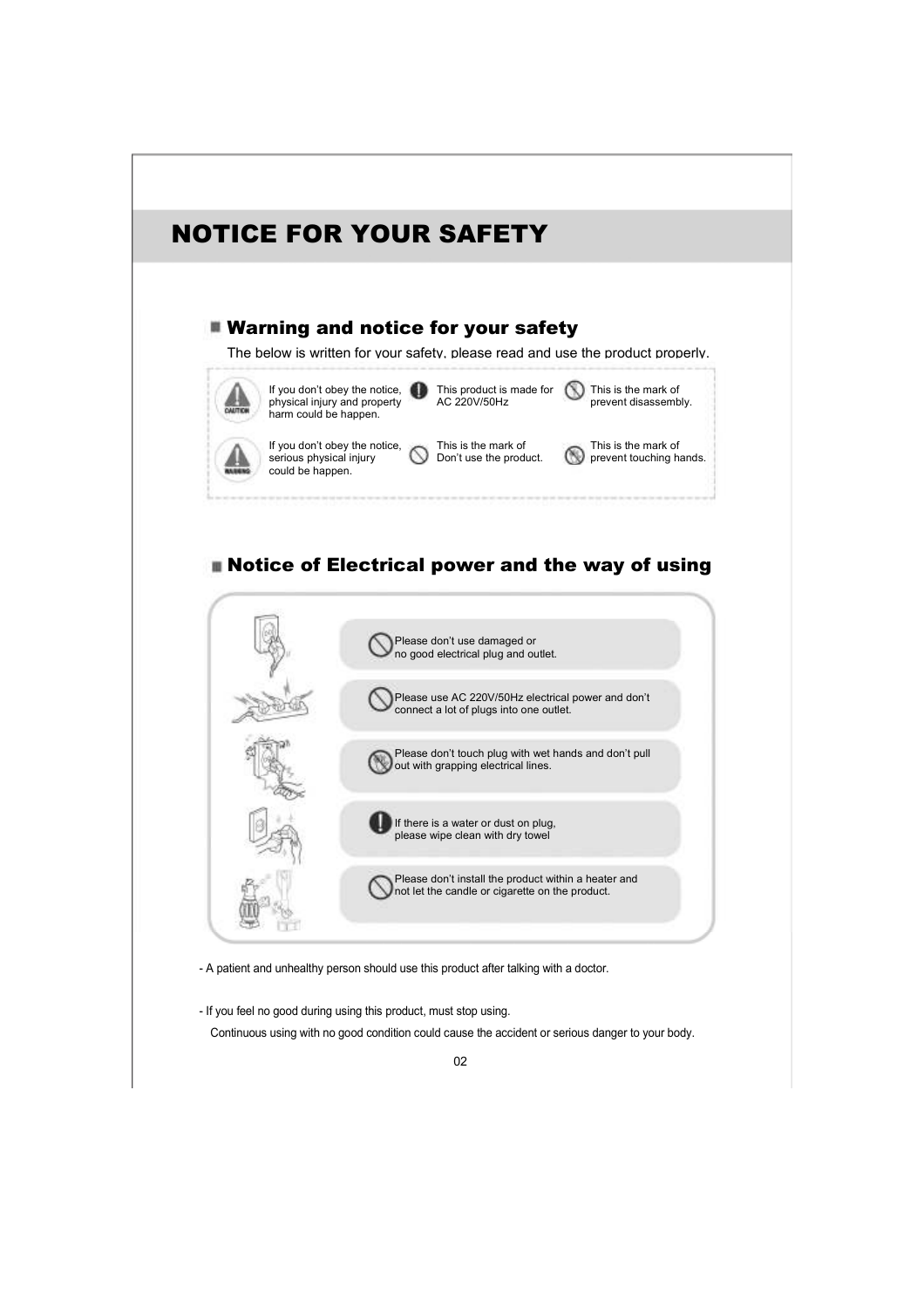

to the company.

- Please read this manual for your safety.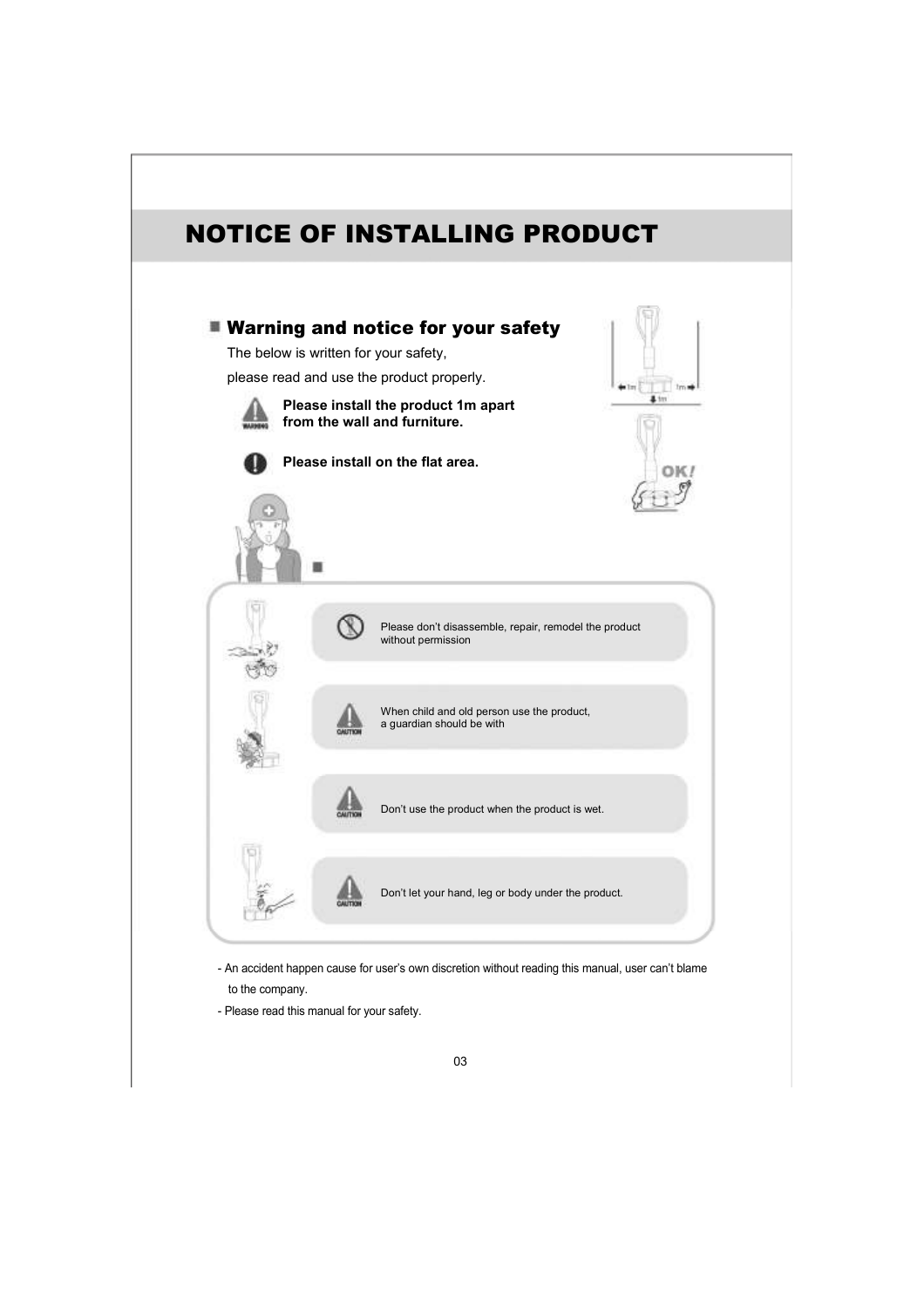# VIBROPLATE PARTS

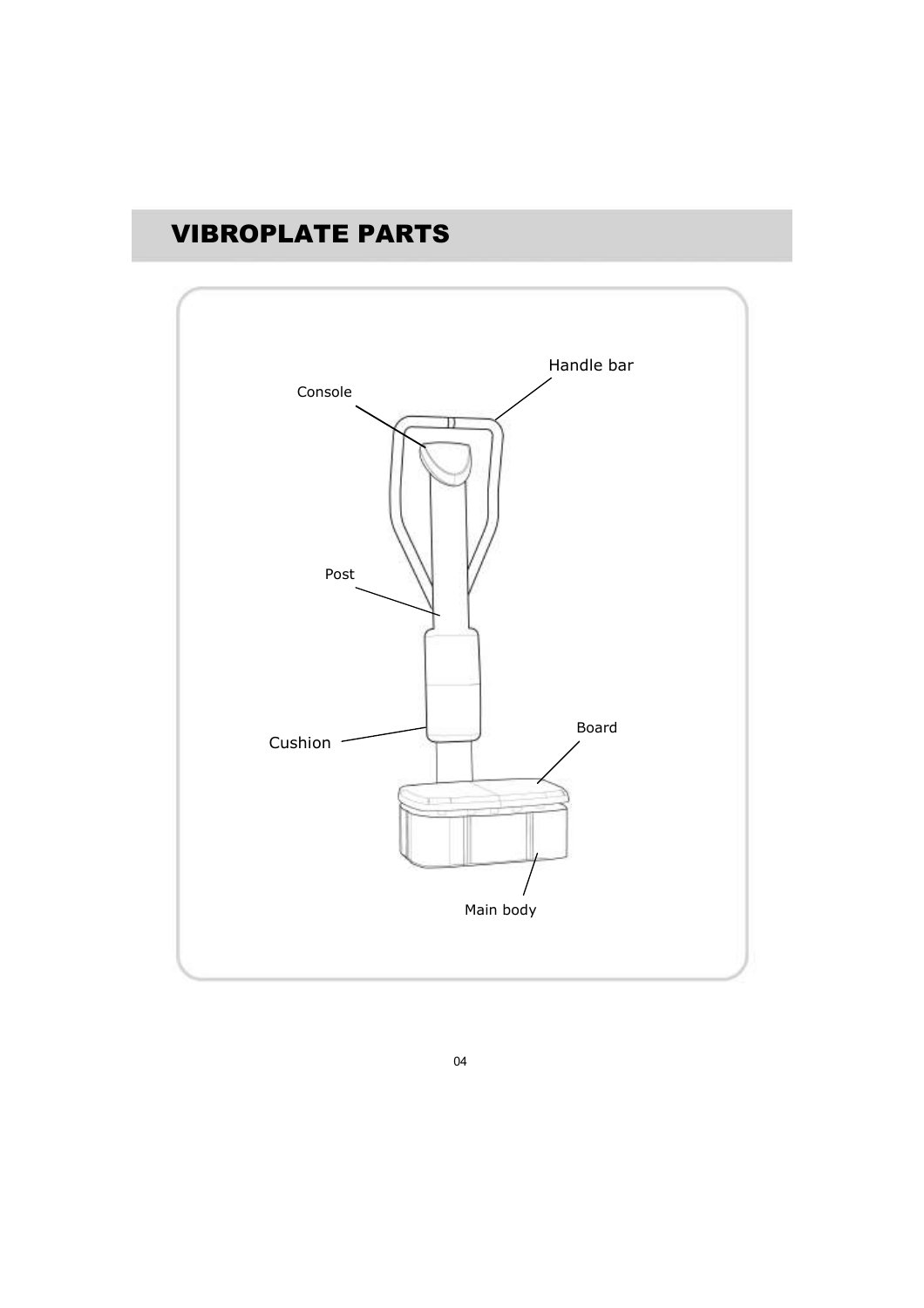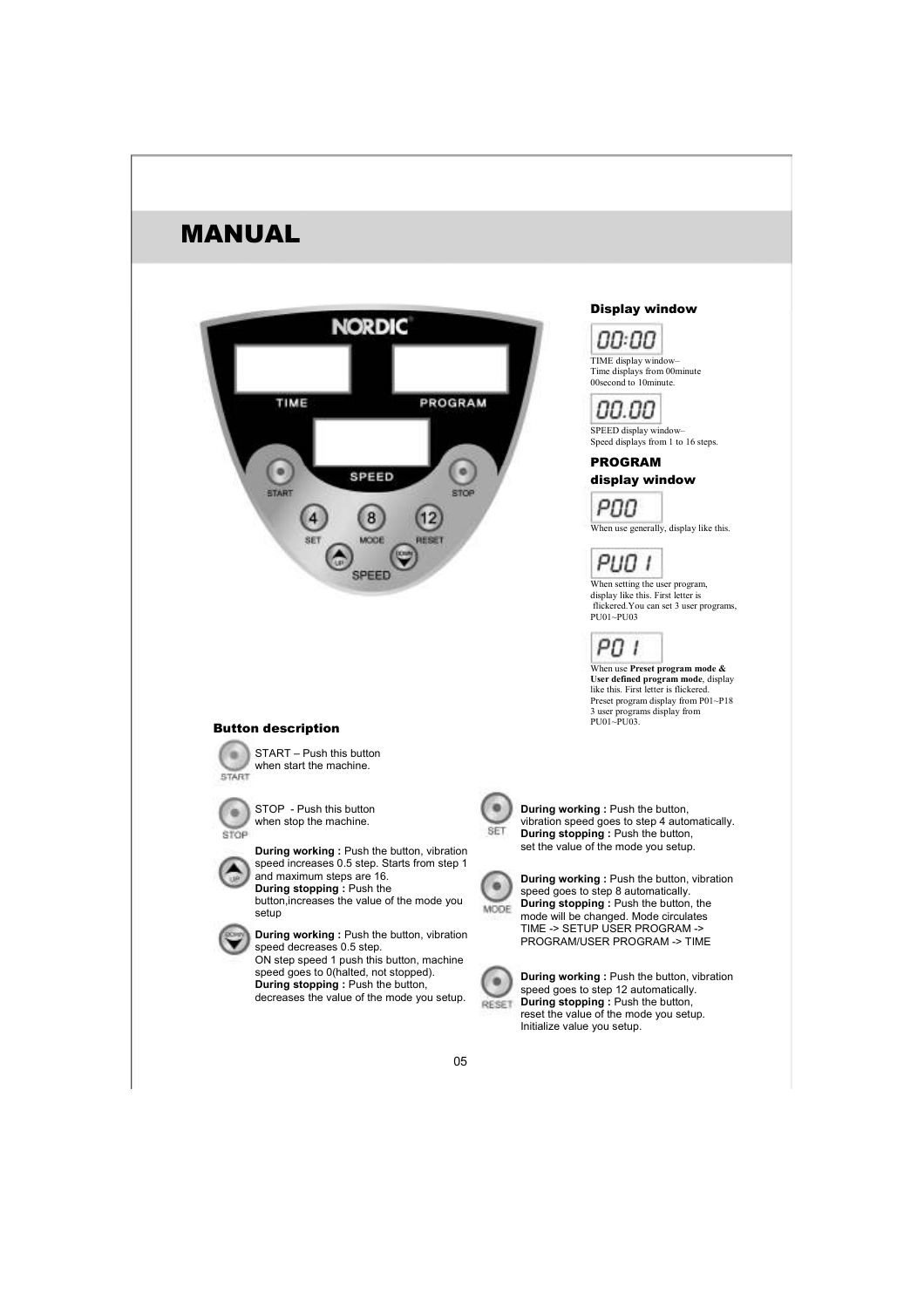# HOW TO USE THE MACHINE

#### 1. General using (Manual mode operation)

- Insert the plug to the outlet.
- Turn on the power switch, the machine will turn on with the "beep" sound. LED on the console is on and first letter of value on TIME display flickered.
- Push the START button and select the speed using UP/DOWN button.
- Push the STOP button, the machine stops.
- ∗ The machine will stop automatically after 10 minutes from the start. Using continuously over 10 minutes will be harmful to user.

#### 2. Time setting using (Count down time mode operation)

- Insert the plug to the outlet.
- Turn on the power switch, the machine will turn on with the "beep" sound. LED on the console is on and first letter of value on TIME display flickered.
- When the TIME display flickered, push UP/DOWN button and setup time you want to use. Time can setup from 10 seconds to 10 Minutes, time value is up and down 10 seconds.
- Push SET button when you choose the time. During setting the time, push RESET button the value of the time goes to zero.
- Push START button and select the speed using UP/DOWN button.
- When the machine start, the time you set counts down
- When the time goes to zero, the machine stops with "beep" sound.
- During the machine is working, push the STOP button, the machine stops.

#### 3. Preset program using (Preset program mode operation)

- Insert the plug to the outlet.
- Turn on the power switch, the machine will turn on with the "beep" sound. LED on the console is on, and the first value on TIME display flickered. - Push **MODE** button until P01 is displayed on the Program display.
- Use UP/DOWN button, select preset program from P01~P18, PU01~PU03. P01~P18 : Preset program PU01~PU03 : User defined program (Confer No.4 the below)
- During selection, push RESET button the value of the program goes to P01 If you'd like to see all of the program list, please see the page 05
- Push SET button when you choose the program.
- Push START button, the program starts automatically. On Program mode operation, you can't change the speed Program running time is as below P01~P06 : 5 steps, 1 minute per step and total time is 5 minutes.

P07~P12 : 7 steps, 1 minute per step and total time is 7 minutes. P13~P18 : 9 steps, 1 minute per step and total time is 9 minutes. PU01~PU03 : 7 steps, 1 minute per step and total time is 7 minutes. You can make the program as you want.

- Program finished, the machine stops automatically, If you want to stop the machine during working, push STOP button.